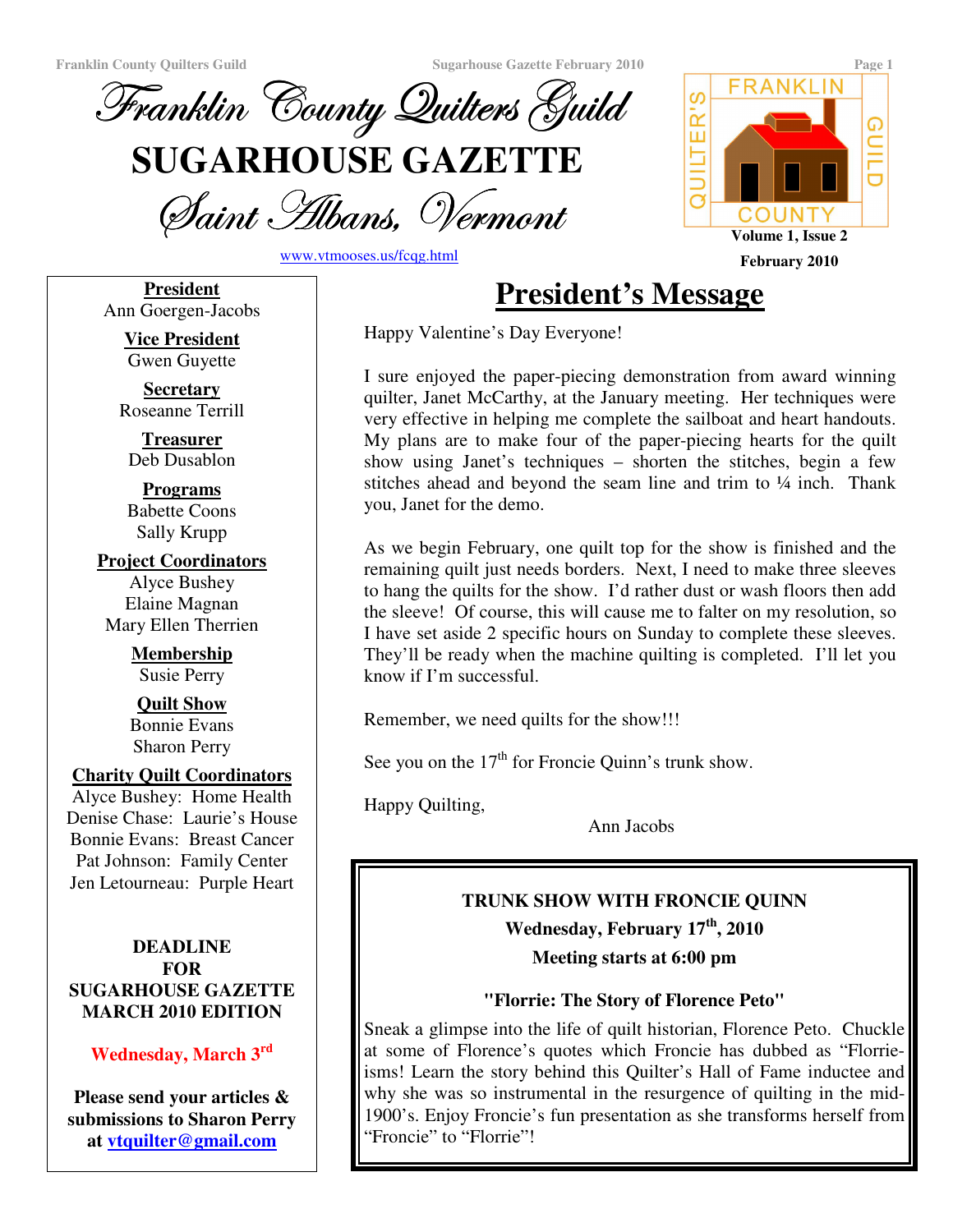#### **FRANKLIN COUNTY QUILTERS GUILD**

Minutes of January 20, 2010 **Present:** Total attended, 48; Guests: 1

## **Proceedings:**

*Meeting called to order* at 7:00 p.m. by President, Ann Jacobs.

*Secretary's Report:* Minutes from December motion to accept, Joanne Sweet, seconded by Giselle Nolan.

*Treasurer's Report***:** Motion to accept, Diane Forey; seconded by Nancy Orcutt.

## *Old Business:*

- Guild Library (Kay Benedict). A motion was submitted to maintain the new guild library in two ways (see below). Motion to accept, Bonnie Evans; seconded by Sharon Perry.
	- o A permanent collection of hard copy books where by members could borrow. A sign out sheet would be maintained in order to track books.
	- o A 'virtual library'which would consist of a list of books & magazines fellow guild members would be willing to lend to each other. If someone wanted to borrow a book/magazine on the list they would put in their request so that it would be available at the next meeting.
- 2010 Quilt Show (Sharon Perry):
	- o Scheduled for April 10-11, 2010. Setup on Friday, April 9th, time TBA.
	- o Additional operating fee of \$300 being charged \$150 per day to rent City Hall.
	- oWill continue to purchase liability insurance for and to hire security guards for the show.
	- oReminding everyone we need quilts to display for the show!
	- o Still have a few volunteer spots to fill.
	- o Silent Auction items are needed by March's meeting; see Peggy Burbank.
	- o Mariette Shepard has volunteered to do all the paper piecing for the Ribbons!
	- oRaffle tickets handed/mailed out by Gayle Darling. When you turn in money for sold tickets be sure it is in an envelope with your name on it so she'll know who it came from (this was an issue last year).
	- o Quilt show meeting dates:
	- February 8 @ 6pm NWM, large conference room.
	- o Demonstrations at the quilt show Lorraine Pike is still looking for volunteers to put on demonstrations.
- o Gwen Guyette is still look for fat quarters for the 3rd raffle prize.
- oCharity Quilts: Ann Jacobs needs each charity head to turn in a few quits to be displayed.
- o Vendors: we have plenty of vendors for the show.
- o I Spy Quilts:
	- Gail Darling has gone around to all the local business asking them to participate by allowing us to put a quilt(s) up in their windows.
	- She needs members to 'adopt a business'. In doing so you will be responsible for coordinating w/that business, set up & take down your quilt(s). Quilts need to be set up two weeks prior to the show if possible.
	- If you want to sell the quilt you're displaying be sure to give index card with a price & contact info to shop owner.

- Newsletter. Thank you Sharon for a fabulous job! *New Business:*

- Habitat for Humanity is having a quilt-a-thon on Sunday, January 31st from 11:00 am to 5:00 pm @ the NMC conference room.
- Discussion brought forward on possibly changing the bylaws, Article III Section 1, to allow children under the age of 18 to join the guild. There are currently a few young people who are avid quilters that would like to be able to join the guild. The general feel of the discussion is that members think it's a great idea and want to encourage our young to follow in our quilting footsteps. One concern is that members don't use this opportunity to take their children just because a sitter may not be available. To avoid this, the following guide lines were suggested:
	- o All persons under 18 must be sponsored by a member in good standing,
	- oThey must be accompanied to all meetings and activities by sponsor or another adult member.
	- oEnter one quilt in the quilt show (we can establish a special category for this).
	- o Ann Jacobs asked for volunteers to a committee to bring a proposed bylaw change to a future meeting. Sharon Perry, Gail Darling & Sally Krupp said they would serve on the committee.
	- o A motion was brought forward that if by chance there are currently any persons under 18 that paid dues, they be allowed to continue their membership while this action item goes through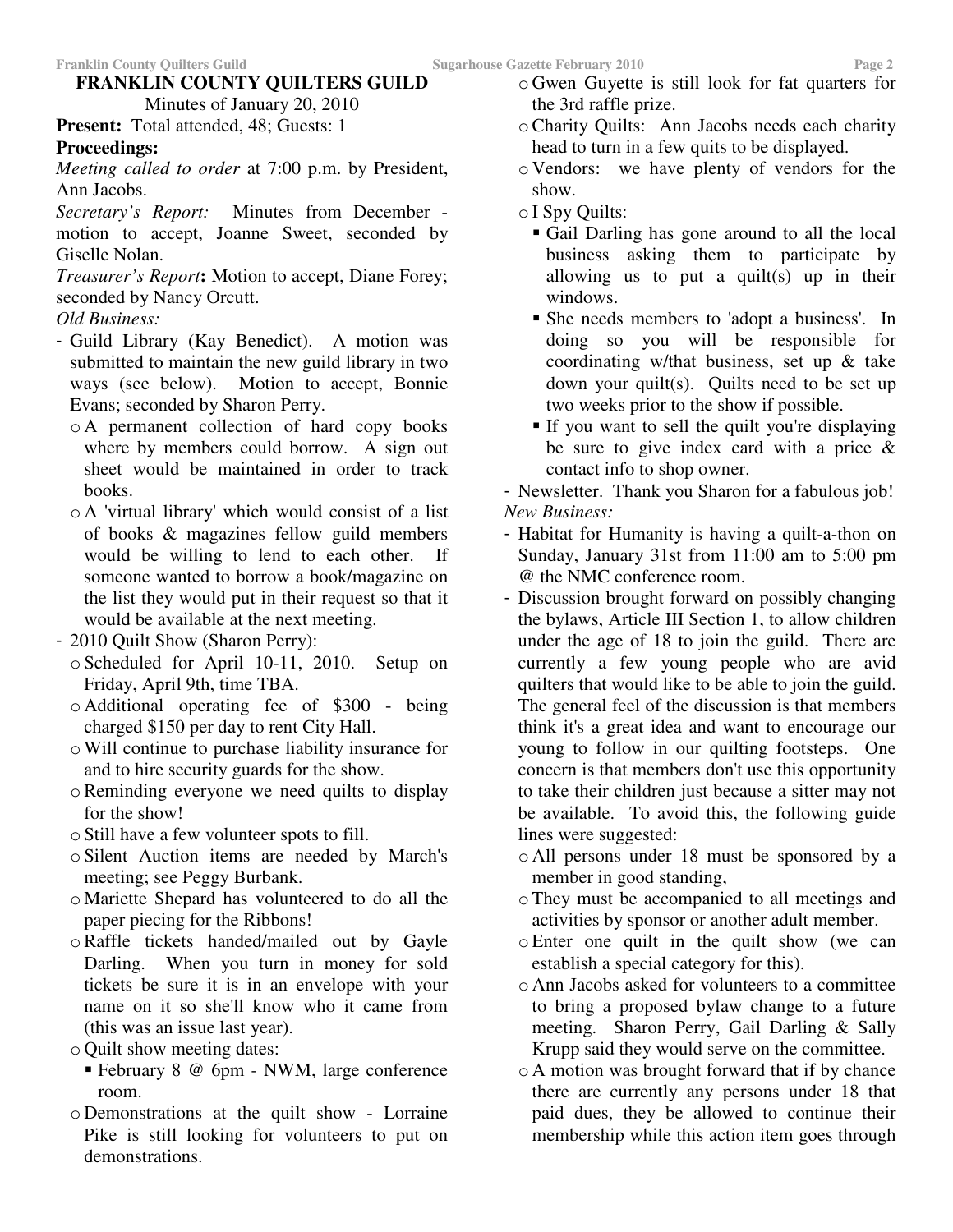proper process. Motion to accept, Sharon Perry; seconded by Gerda Thibault.

*Block of the Month:* Instructions and swatches for next month's blocks were on tables. *Monthly Drawings*

- Door prize went to Elaine Magnan.

- BOM drawing won by Joanne Sweet.
- Charity quilt drawing went to Deb Aylward.
- UFO drawing Bonnie Evans.

## *Programs*:

- Charity quilt show & tell.
- Paper piecing demo by Janet McCarthy: Brave Hearts done in three levels of difficulty. Jan has challenge members to make something using the Brave Heart paper piecing methods and entering their completed Brave Heart project in the quilt show. Entries must be submitted by March.

#### *Other Business*

- Next meeting, February  $17<sup>th</sup>$ , starts at 6:00 pm.
- Meeting adjourned at 8:30 pm.

Minutes submitted by Secretary, Roseanne Terrill.

#### **GUILD LIBRARY IS UP AND RUNNING!**

The guild's new permanent collection already includes books, magazines, and patterns. complete list will soon be posted on the FCQG website.

Any current member of the guild is welcome to borrow materials from one meeting to the next. There will be a clipboard for you to sign when taking or returning items. Email requests or renewals to Kay Benedict at kayben1@yahoo.com, or phone her at 868-7723.

The librarian welcomes donations of quilting books, instructional DVDs, gently used magazines, quilt patterns, and novels with a quilting theme. Please put your name on a sticky note and attach to donated items so that your gift can be acknowledged.

In addition to the permanent collection, there are resources available that guild members own and are willing to lend to other members. Email Kay a list of your available items for our virtual collection, and she will include them on a master list on our website. (No list necessary from Nancy Orcutt, who owns 700+ items and is happy to share! Thank you, Nancy.) To request an item, contact the owner directly, or email Kay and she will facilitate. A big thanks to Kay for organizing the guild's library!!!

# **QUILTS OF VALOR**



# **VERMONT CHAPTER**

Please join us for a QOV QUILT-A-THON! Bring your QOV project, or anything you may need/want to work on, UFOs, or just stop by and say hi!

**WHEN:** 1st Saturday of EVERY month from 9:00 am—2:00 pm

**WHERE:** Forever Bloom Quilt Shop & More 71 North Main Street St. Albans, VT 05478

**CONTACTS:** Roseanne Terrill, 802-524-7603 Gail Darling, 802-827-3159

#### **FABRIC STILL NEEDED FOR 2011 RAFFLE QUILT**

Peg Burbank and Judy Hamilton are still looking for fabric donations for the 2011 Raffle Quilt. If you have any 2 ½ to 3-inch strips **or** fat quarters of toneon-tone fabrics in any color, please consider donating some for next year's raffle quilt. Bring your donations to the February meeting and give them to Judy. If you have any questions, please email Peg at peggy.burbank@uvm.edu.

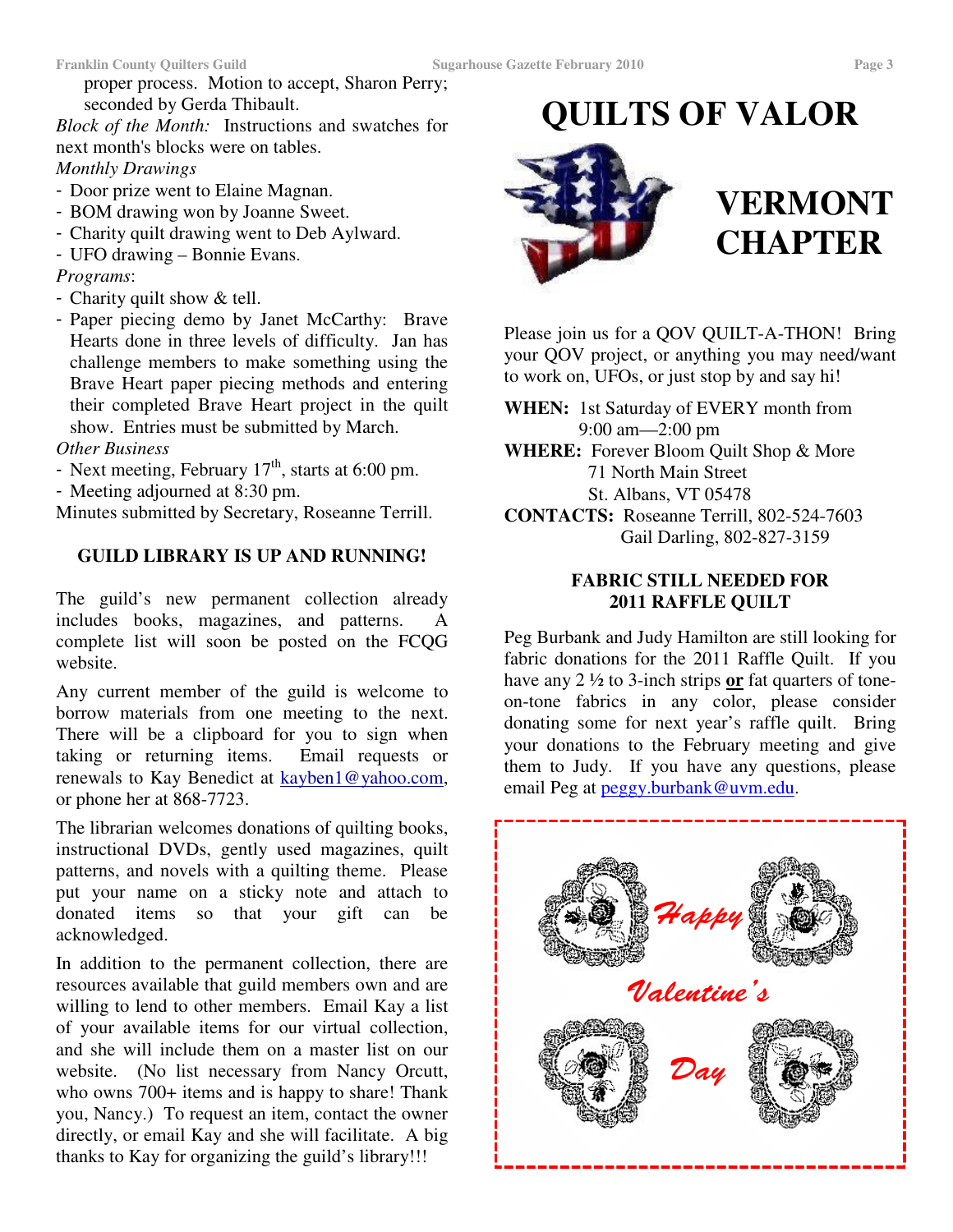The Quilt Show Committee met on February  $8<sup>th</sup>$  to continue planning for the  $12<sup>th</sup>$  annual quilt show on April 10<sup>th</sup> & 11<sup>th</sup>, the second weekend in April. Although there are only 58 days left until the show, there's still much to do. Read how you can help out this year. As the saying goes, "Many hands make light work!"

## *QUILTS! QUILTS! QUILTS! IT'S ALL ABOUT THE QUILTS!!!*

As always, WE NEED QUILTS!!! There is a copy of the registration form again included in this edition of the Sugarhouse Gazette. As of February 8<sup>th</sup>, Shireen had received only four quilt registrations. If every member entered just one quilt, we could easily make the goal of 100 quilts to fill City Hall. Think back to all quilts displayed during show and tell since last April. The guild probably averages about 20-30 quilts at each show and tell. With 10 meetings a year, guild members have made at least 200-300 quilts since the 2009 quilt show. If taking a picture is holding up your registrations, please understand the quilt does not have to be finished in the picture. Shireen only uses the pictures to deconflict color and style placement of the quilt in her planned layout. And Shireen's use of those pictures really works since we didn't have to shuffle any quilts around after the set up.

## *"I SPY QUILTS ON MAIN STREET?"*

Gail Darling is still looking for members to adopt a business or two. All you will need to do is deliver a quilt(s) to your business, along with a poster, and return after the show to pick up your quilt(s). It really is that easy! This is a very easy way for members to help with the quilt show. Also, "I Spy Quilts" provides FREE publicity for the quilt show!!! See Gail Darling at the meeting February 17th to sign up. As a note, if you want to sell your quilt, please make sure you give an index card to the business owner with a price and contact information for any inquiries.

## *DONATIONS NEEDED FOR SILENT AUCTION*

Nancy Orcutt and Peg Burbank, the Silent Auction coordinators, still need more donations for the Silent Auction table. They currently have 14 donated items and need about double that number to have a good selection of items for show attendees to bid on. Nancy and Peg need any donations by the March meeting so they have time to take pictures and prepare the necessary paperwork for all the items.

# *… AND DOOR PRIZES*

Lorraine Pike is still gathering together donations for the door prize basket. If you have anything to contribute such as teas, coffees, candles, lotions, fabric, cards, stationery, soaps, candy, syrup etc…think special, think spa, think luxurious, think decadent! Bring your donations to the February meeting and give them to Lorraine so she can make an awesome basket for the door prize.

## *BASKET OF FAT QUARTERS*

As always, the third prize for the raffle will be a big basket of fat quarters. Gwen Guyette has a few 100%, good quality cotton fat quarters for the FQ basket, but she needs a lot more to fill up the basket. With all the cold weather outside, now is a good time to do some "spring cleaning" on your stash and donate some FQs so you have more room to buy those many luscious fabrics which will debut this spring. Give your FQs to Gwen Guyette at the guild meeting.

## *VOLUNTEERS*

Bonnie Evans is once again in charge of volunteers. Making the show a success depends on all guild members volunteering to help out on the weekend of the show. There are lots of jobs for everyone with a typical shift only about 2-3 hours. If you plan now, surely you can fit a few hours at the show into your schedule. Bonnie will continue looking for volunteers at the February meeting so bring your personal calendars along so you'll know when you'll be able to help out.

#### *PUBLICITY*

Gerda Thibault graciously volunteered to take over the publicity duties for the quilt show, but she needs everyone's help. First, Gerda is looking for small "quilty" items or decorations that she can use to decorate the display cases at the I-89 rest areas. Second, Gerda will have posters available at the February meeting. Please see Gerda and pick up a few posters to hang in your community. Also, Gail Darling once again has reminded folks to take one of the 8 ½ by 11-ich posters and place in your left rear window to publicize the show. Let's see if we can "flood" our communities with posters to encourage people to attend.

## *RAFFLE TICKETS*

And finally, don't forget to turn in your raffle money and stubs to Gail Darling. By doing so, you'll save Gail Darling some time, and she won't have to "bug" anyone with a phone call.

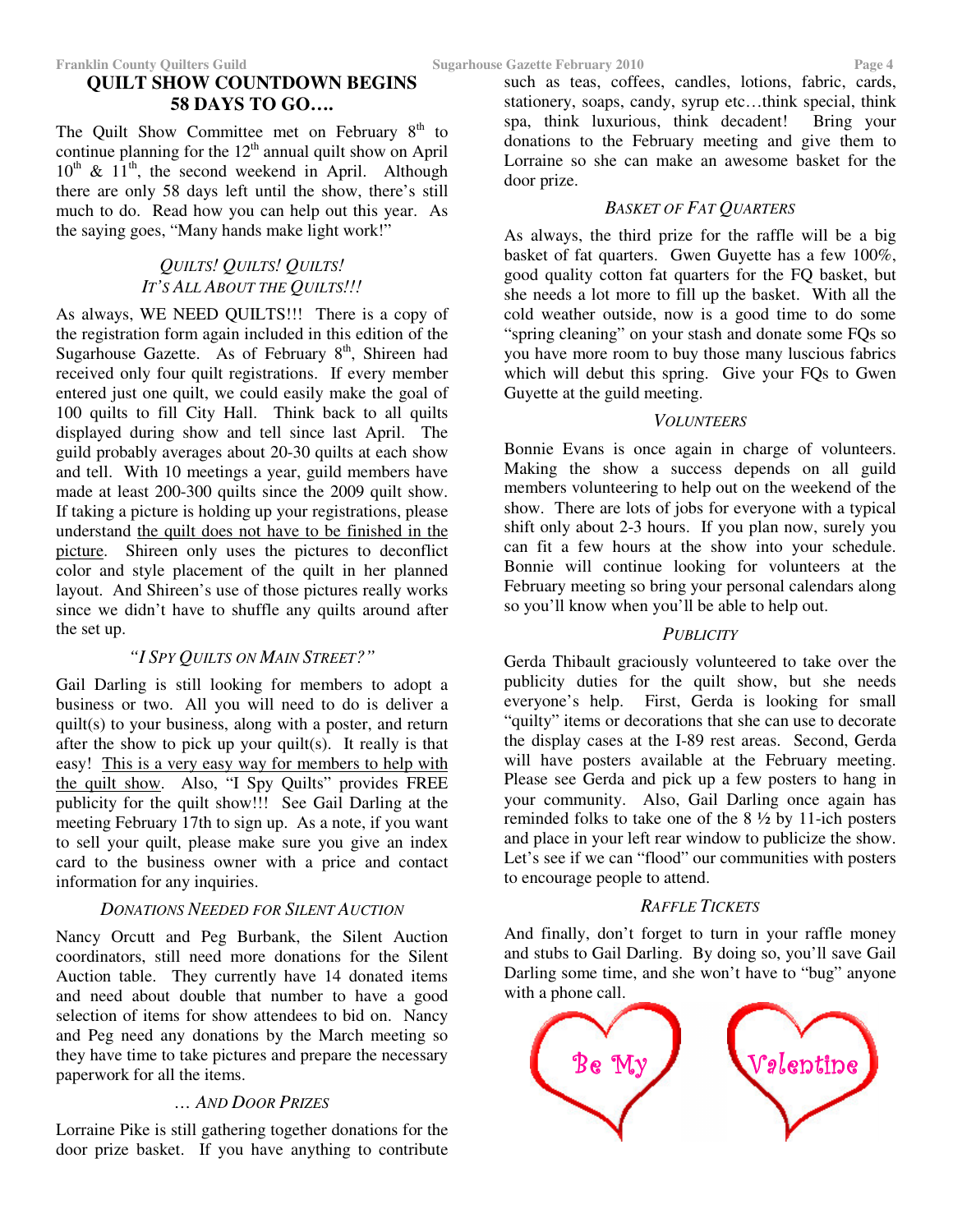# FRANKLIN COUNTY QUILTERS GUILD 12<sup>th</sup> Annual Quilt Show St. Albans City Hall

April 10<sup>th</sup> & 11<sup>th</sup>, 2010

The Franklin County Quilters Guild is holding its  $12^{\text{th}}$  Annual Quilt Show, April  $10^{\text{th}}$  &  $11^{\text{th}}$ , 2010, at the City Hall in St. Albans, Vermont.

Registration deadline is Monday, March 8<sup>th</sup>, 2010. Please complete the enclosed form, which should be signed, dated and returned to the Quilt Registration Chair as indicated on the registration form. Please submit a photograph of each of your quilts with your entry forms. (This is for planning purposes and can be of the finished quilt, just the top, or even a layout of the top before completion.) Upon registration, you will be provided with a registration number for each quilt to help with drop off.

Bring your pre-registered quilts to the St. Albans City Hall on Friday, April 9<sup>th</sup>, between the hours of 3:00 p.m. and 6:00 p.m. Please bring each quilt in a clear plastic bag and bring your quilt registration number(s) with you when you come to drop off your quilts. Your quilts will be available to pick up at the St. Albans City Hall between 4:00 p.m. and 5:00 p.m. on Sunday, April 11<sup>th</sup> and should be collected no later than 5:00 p.m.

Thank you for your participation in the Quilt Show.

Shireen Melton, Quilt Show Registration & Layout

#### Additional Information:

- This is not a juried show. Anyone who is a member of the quild can enter and display a quilt which they  $\checkmark$ participated in making.
- $\checkmark$  A "Crib or Lap Quilt" is smaller than twin size, and is intended for functional use, A "Bed Quilt" can be between twin size and king size and is intended for functional use. A "Wall Quilt" may be of any size, but is not intended for functional use on a bed. A "Miniature Quilt" utilizes a reduced scale, miniature piecing, or miniature appliqué techniques.
- $\checkmark$  Based on information provided on the registration form and picture, the Quilt Registration Chair reserves the right to place the entry into a more appropriate category.
- $\checkmark$  Sources of design section should reference any books, patterns or kits you used, or classes taken (give credit to the designer). Feel free to provide additional information about your quilt, its recipient, its story, that can be used for narrative in the video.
- $\checkmark$  Your entry does not have to be rectangular, but does need to have a means by which to hang it for display from a straight metal rod. If you are submitting a quilt that has anything other than a straight top edge and a sleeve for hanging, you must provide another means to display that quilt so that it will hang.
- $\checkmark$  Please look over your entries closely before dropping them off for display. Please check carefully for stray needles and pins. Also watch for loose or hanging threads, animal fur, and stains, as these can detract from the beauty of your work.
- $\checkmark$  Temporary hanging sleeves look and work best and help avoid damage to the quilt when they are basted on, rather than pinned.
- $\checkmark$  You may offer a displayed quilt for sale, however the purchaser may not remove it from the show until the show has ended.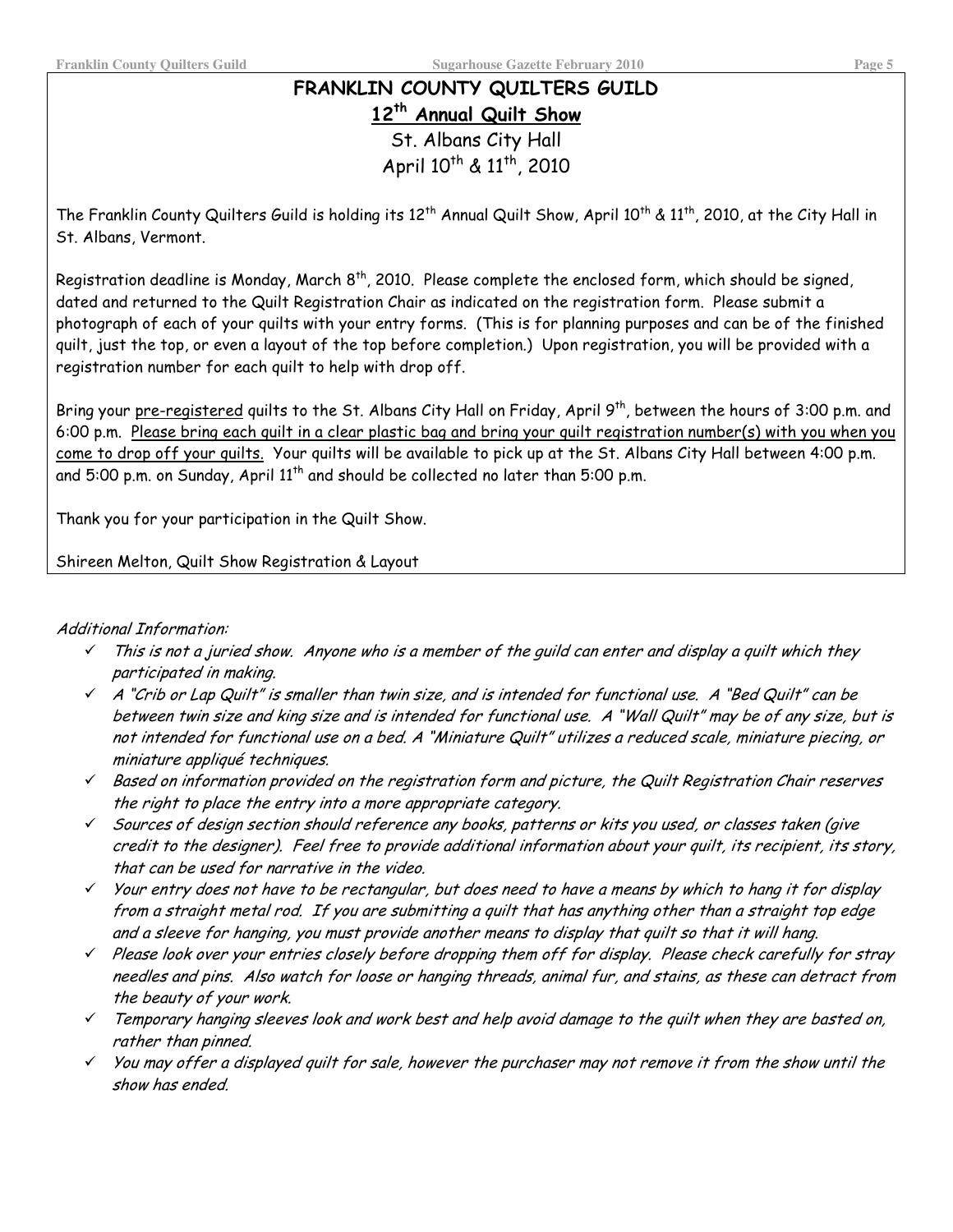# 12<sup>th</sup> Annual Quilt Show Franklin County Quilters Guild <u>Quilt Registration Forn</u>

(Registration Deadline: Monday, March 8<sup>th</sup>, 2010)

| Category: (Check one only)                                                                                                                                                         |                        |                                                                                                                                                                                                                        |               |
|------------------------------------------------------------------------------------------------------------------------------------------------------------------------------------|------------------------|------------------------------------------------------------------------------------------------------------------------------------------------------------------------------------------------------------------------|---------------|
| (C) Crib or Lap Quilt (B) Bed Quilt (W) Wall Quilt                                                                                                                                 |                        |                                                                                                                                                                                                                        | (M) Miniature |
| Hanging dimensions of entry in inches: __________(width) by _________(length)                                                                                                      |                        |                                                                                                                                                                                                                        |               |
| **Note: Lap, Bed and Wall Quilts must have a 5" sleeve for hanging. Miniatures less than 20" wide may omit a hanging<br>sleeve.                                                    |                        |                                                                                                                                                                                                                        |               |
| Check all that apply:                                                                                                                                                              |                        |                                                                                                                                                                                                                        |               |
| Hand pieced<br>appliquéd                                                                                                                                                           | _______ Machine pieced | Hand appliquéd                                                                                                                                                                                                         | Machine       |
| ______ Hand quilted                                                                                                                                                                |                        | Machine quilted Frofessionally machine quilted                                                                                                                                                                         |               |
|                                                                                                                                                                                    |                        |                                                                                                                                                                                                                        |               |
|                                                                                                                                                                                    |                        |                                                                                                                                                                                                                        |               |
|                                                                                                                                                                                    |                        |                                                                                                                                                                                                                        |               |
|                                                                                                                                                                                    |                        |                                                                                                                                                                                                                        |               |
| Franklin County Quilters Guild and St. Albans City are not responsible for damage or loss of quilts exhibited. I accept<br>full responsibility for any and all insurance coverage. |                        |                                                                                                                                                                                                                        |               |
|                                                                                                                                                                                    |                        |                                                                                                                                                                                                                        |               |
|                                                                                                                                                                                    |                        | Submit completed form and photo via e-mail to: quiltsanity@yahoo.com or by mail to:                                                                                                                                    |               |
|                                                                                                                                                                                    |                        | Shireen Melton, Quilt Registration, 6 Stoney Acre Dr., St. Albans VT 05478<br>Any questions, email Shireen at <b>guiltsanity@yahoo.com</b> or call 524-2407<br>(email is preferred due to work and family obligations) |               |